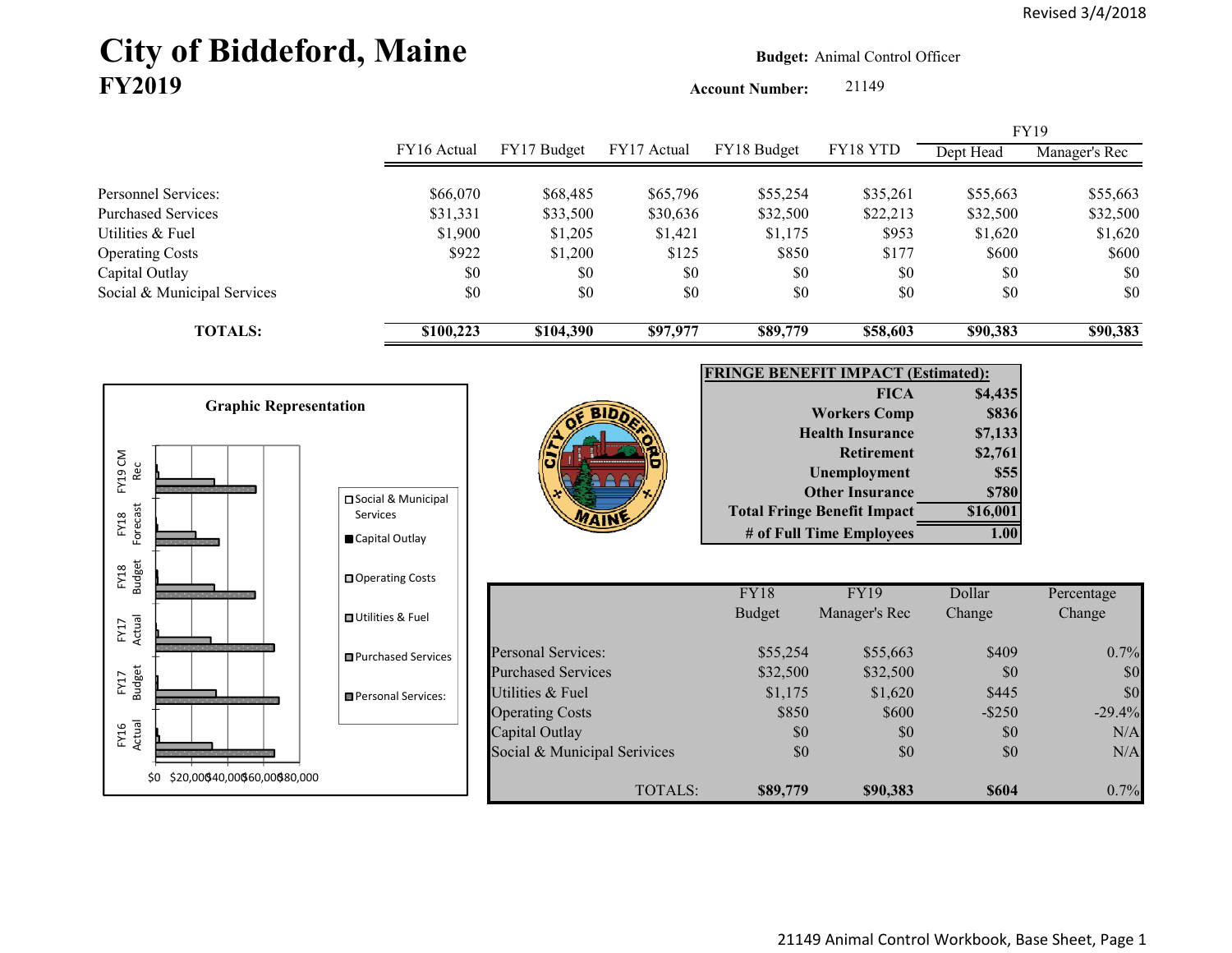#### Personnel Services

| Account                   |                                                          | FY16     | <b>FY17</b>   | <b>FY17</b> | <b>FY18</b>   | <b>FY18</b>  | FY19        |           |
|---------------------------|----------------------------------------------------------|----------|---------------|-------------|---------------|--------------|-------------|-----------|
| Number                    | Description                                              | Actual   | <b>Budget</b> | Actual      | <b>Budget</b> | YTD 02/28/18 | Dept Head   | Mgr's Rec |
|                           | 60105 F-T Employee Wage Exp                              | \$50,731 | \$51,490      | \$49,916    | \$54,079      | \$34,865     | \$54,163    | \$54,163  |
|                           | 60111 Overtime Wage Expense                              | \$837    | \$1,000       | \$637       | \$675         | \$396        | \$1,000     | \$1,000   |
|                           | 60201 FICA/Medicare-ER Share Exp                         | \$3,994  | \$4,257       | \$3,990     | \$0           | \$0          | \$0         | \$0       |
|                           | 60203 457 Plan-Employer Share Exp                        | \$2,578  | \$3,150       | \$2,607     | \$0           | \$0          | \$0         | \$0       |
|                           | 60211 NNEBT Ins Employer Share E                         | \$7,195  | \$7,308       | \$7,192     | \$0           | \$0          | \$0         | \$0       |
|                           | 60216 Delta Dental ER Share                              | \$0      | \$0           | \$0         | \$0           | \$0          | \$0         | \$0       |
|                           | 60217 RHSA Plan ER Share                                 | \$151    | \$780         | \$790       | \$0           | \$0          | \$0         | \$0       |
|                           | 60230 Clothing/Uniforms Expense                          | \$430    | \$500         | \$665       | \$500         | \$0          | \$500       | \$500     |
|                           | 60251 Conferences/Training Expense                       | \$0      | \$0           | \$0         | \$0           | \$0          | \$0         | \$0       |
|                           | 60252 Travel/Mileage Expense                             | \$154    | \$0           | \$0         | \$0           | \$0          | \$0         | \$0       |
| Totals                    |                                                          | \$66,070 | \$68,485      | \$65,796    | \$55,254      | \$35,261     | \$55,663    | \$55,663  |
| <b>Purchased Services</b> |                                                          |          |               |             |               |              |             |           |
| Account                   |                                                          | FY16     | <b>FY17</b>   | <b>FY17</b> | <b>FY18</b>   | <b>FY18</b>  | <b>FY19</b> |           |
| Number                    | Description                                              | Actual   | Budget        | Actual      | Budget        | YTD 02/28/18 | Dept Head   | Mgr's Rec |
|                           | 60310 Service Contracts Expense                          | \$31,331 | \$33,500      | \$30,636    | \$32,500      | \$22,213     | \$32,500    | \$32,500  |
| Totals                    |                                                          | \$31,331 | \$33,500      | \$30,636    | \$32,500      | \$22,213     | \$32,500    | \$32,500  |
| Utilities & Fuel          |                                                          |          |               |             |               |              |             |           |
| Account                   |                                                          | FY16     | <b>FY17</b>   | <b>FY17</b> | <b>FY18</b>   | <b>FY18</b>  | <b>FY19</b> |           |
| Number                    | Description                                              | Actual   | <b>Budget</b> | Actual      | <b>Budget</b> | YTD 02/28/18 | Dept Head   | Mgr's Rec |
|                           |                                                          | \$239    | \$300         | \$226       | \$275         | \$241        | \$720       | \$720     |
|                           | 60402 Phone/Celular/Paging Exp<br>60411 Gasoline Expense | \$1,660  | \$905         | \$1,195     | \$900         | \$711        | \$900       | \$900     |
|                           |                                                          |          |               |             |               |              |             |           |
| Totals                    |                                                          | \$1,900  | \$1,205       | \$1,421     | \$1,175       | \$953        | \$1,620     | \$1,620   |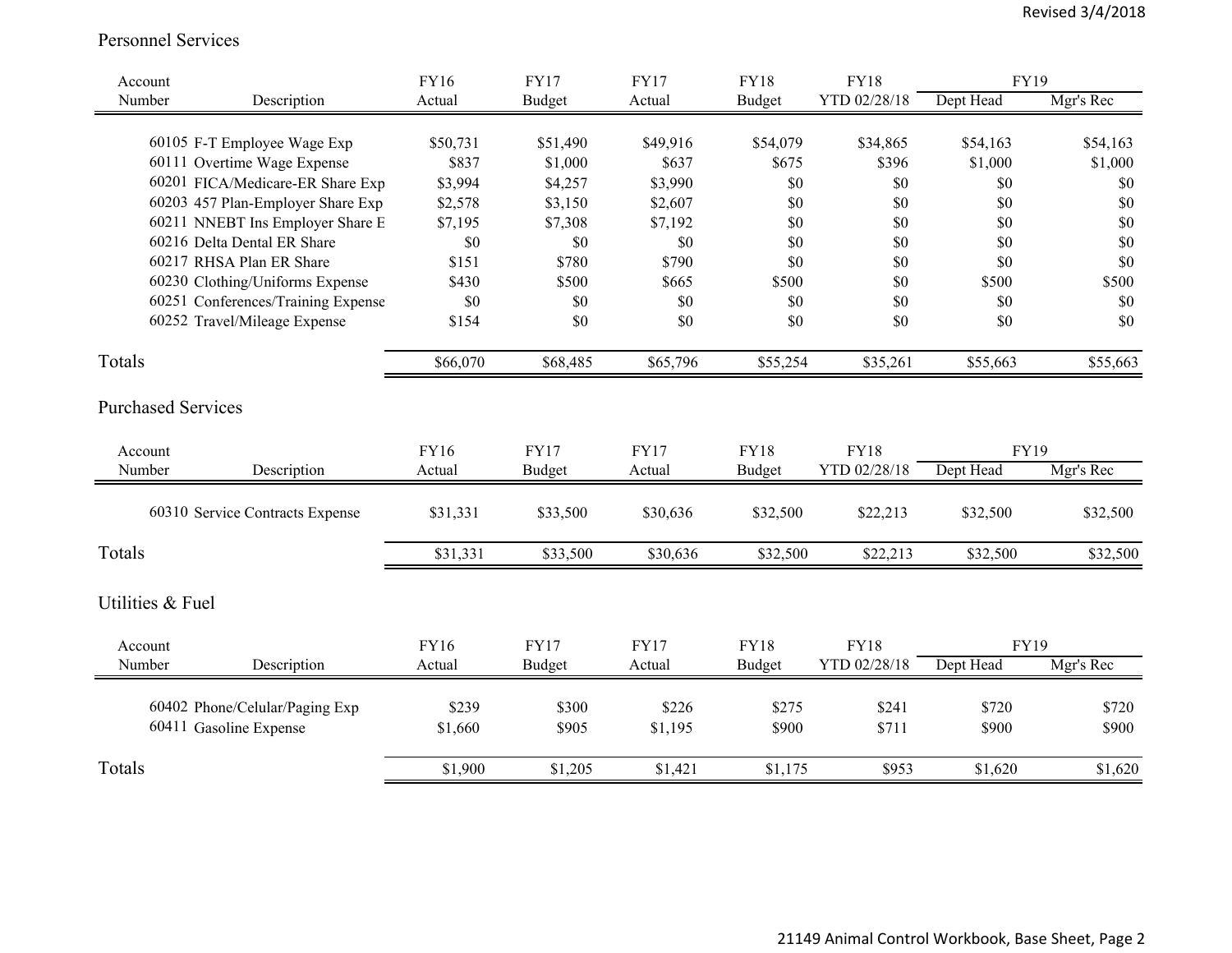## Other Operating Costs

| Account |                                    | <b>FY16</b> | FY17    | FY17   | FY18          | <b>FY18</b>  | <b>FY19</b> |           |
|---------|------------------------------------|-------------|---------|--------|---------------|--------------|-------------|-----------|
| Number  | Description                        | Actual      | Budget  | Actual | <b>Budget</b> | YTD 02/28/18 | Dept Head   | Mgr's Rec |
|         |                                    |             |         |        |               |              |             |           |
|         | 60453 Vehicle Repair/Tires/Oil Exp | \$0         | \$350   | \$0    | \$350         | \$0          | \$350       | \$350     |
|         | 60501 Operating Supp/Eqt Non-Cap   | \$702       | \$600   | \$125  | \$500         | \$177        | \$250       | \$250     |
|         | 60797 Miscellaneous Expense        | \$220       | \$250   | \$0    | \$0           | \$0          | \$0         | \$0       |
|         |                                    |             |         |        |               |              |             |           |
| Totals  |                                    | \$922       | \$1,200 | \$125  | \$850         | \$177        | \$600       | \$600     |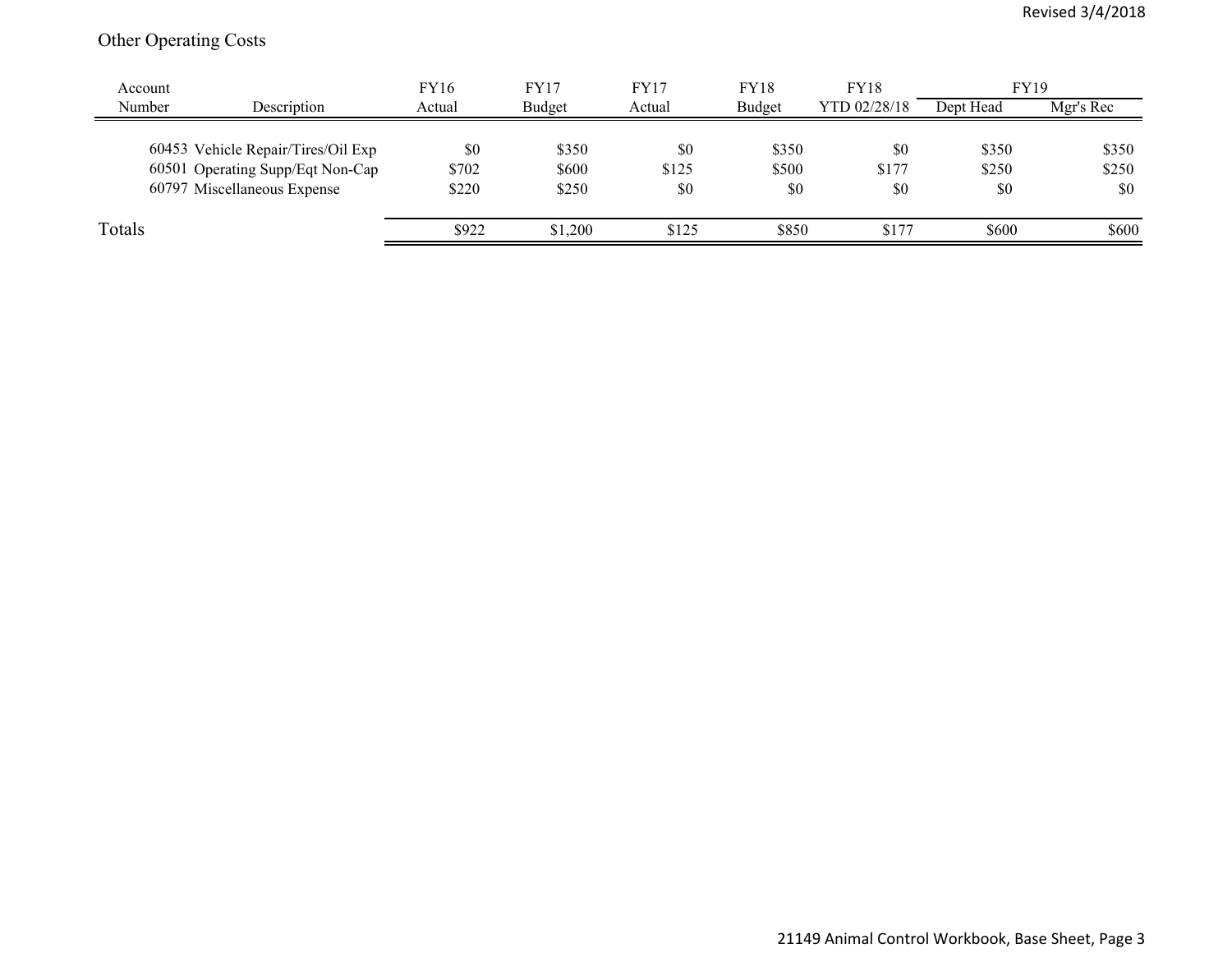#### DEPARTMENT PERSONAL SERVICES BUDGET WORKSHEET Fiscal Year 2019 BUDGET

| DEPARTMENT:                     | 21149 |            | Animal Control Officer       |             |                     |                |                  |
|---------------------------------|-------|------------|------------------------------|-------------|---------------------|----------------|------------------|
|                                 |       |            |                              |             |                     |                |                  |
|                                 |       |            | <b>YEAREND</b><br>ANNUALIZED |             | <b>CITY MANAGER</b> | <b>COUNCIL</b> |                  |
|                                 |       |            |                              |             |                     |                |                  |
| <b>CLASSIFICATION</b>           | EMP#  | <b>FTE</b> | <b>TOTAL</b>                 | REQUESTED   | RECOMMEND.          | APPROP.        | <b>LAST NAME</b> |
| ANIMAL CONTROL OFFICER          | 10331 | 1.00       | 53,955.20                    | 54,162.72   | 54,162.72           |                | <b>RUSSELL</b>   |
| <b>TOTAL BUDGETED POSITIONS</b> |       | 1.00       | 53,955.20                    | 54, 162, 72 | 54, 162. 72         |                |                  |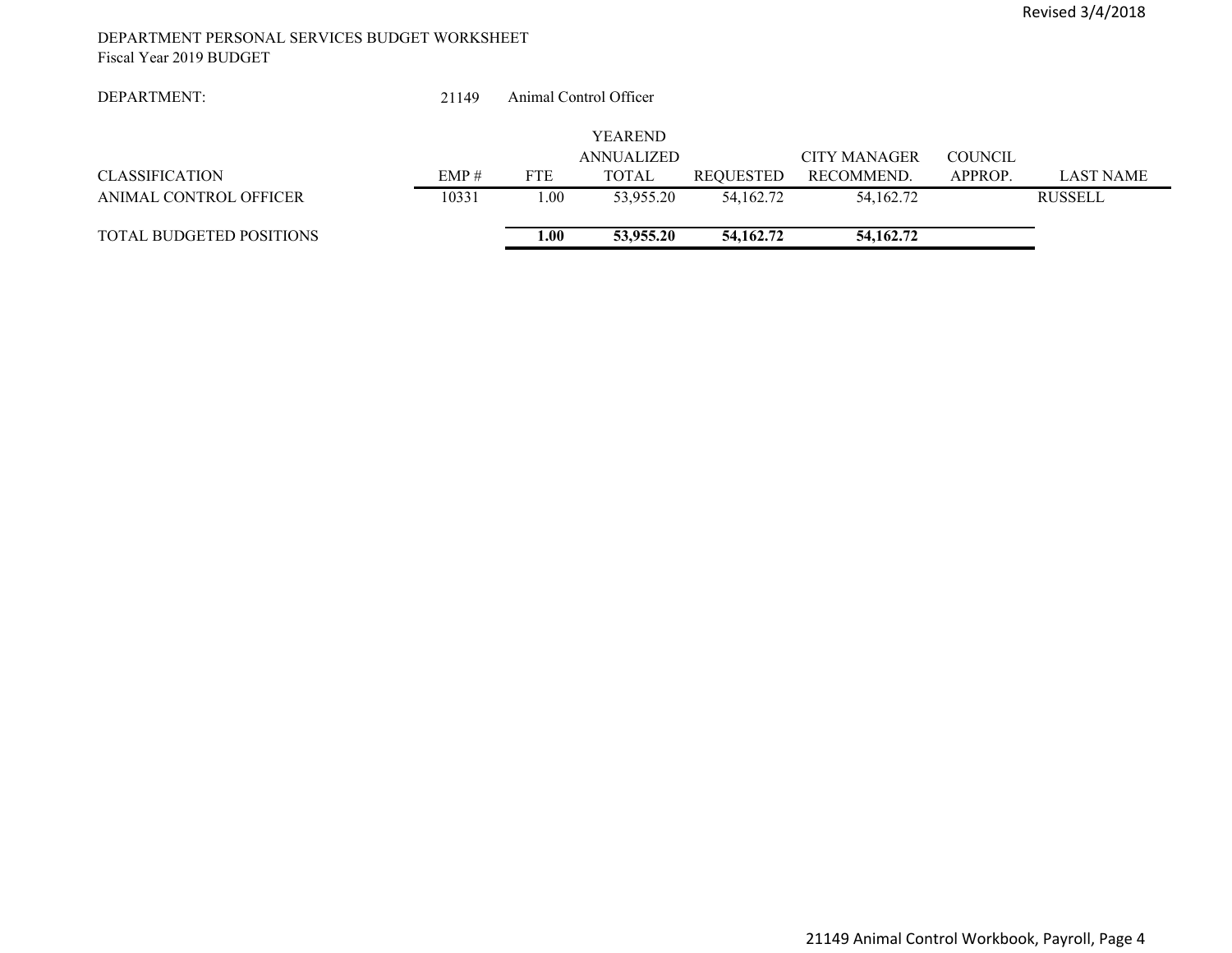

March 4, 2018 **Department:** Animal Control Officer

Account Title: F-T Employee Wage Exp

Department Number: 21149 21149 Account Number: 60105

| FY2016      | FY 2017       | FY 2017     | FY 2018       | FY 2018       |
|-------------|---------------|-------------|---------------|---------------|
| Actual      | <b>Budget</b> | Actual      | <b>Budget</b> | Est. Expended |
|             |               |             |               |               |
| \$50,731.24 | \$51,490.00   | \$49,915.76 | \$54,079.00   | \$54,079.00   |

| FY-2019       | Department  | City Mgr       | Council | Increase   |
|---------------|-------------|----------------|---------|------------|
|               | Reauest     | Recommendation | Action  | (Decrease) |
| <b>Budget</b> | \$54,162.72 | \$54,162.72    |         | \$83.72    |

**Support for Budget Request:** Provide justification for the budget request using as much detail as possible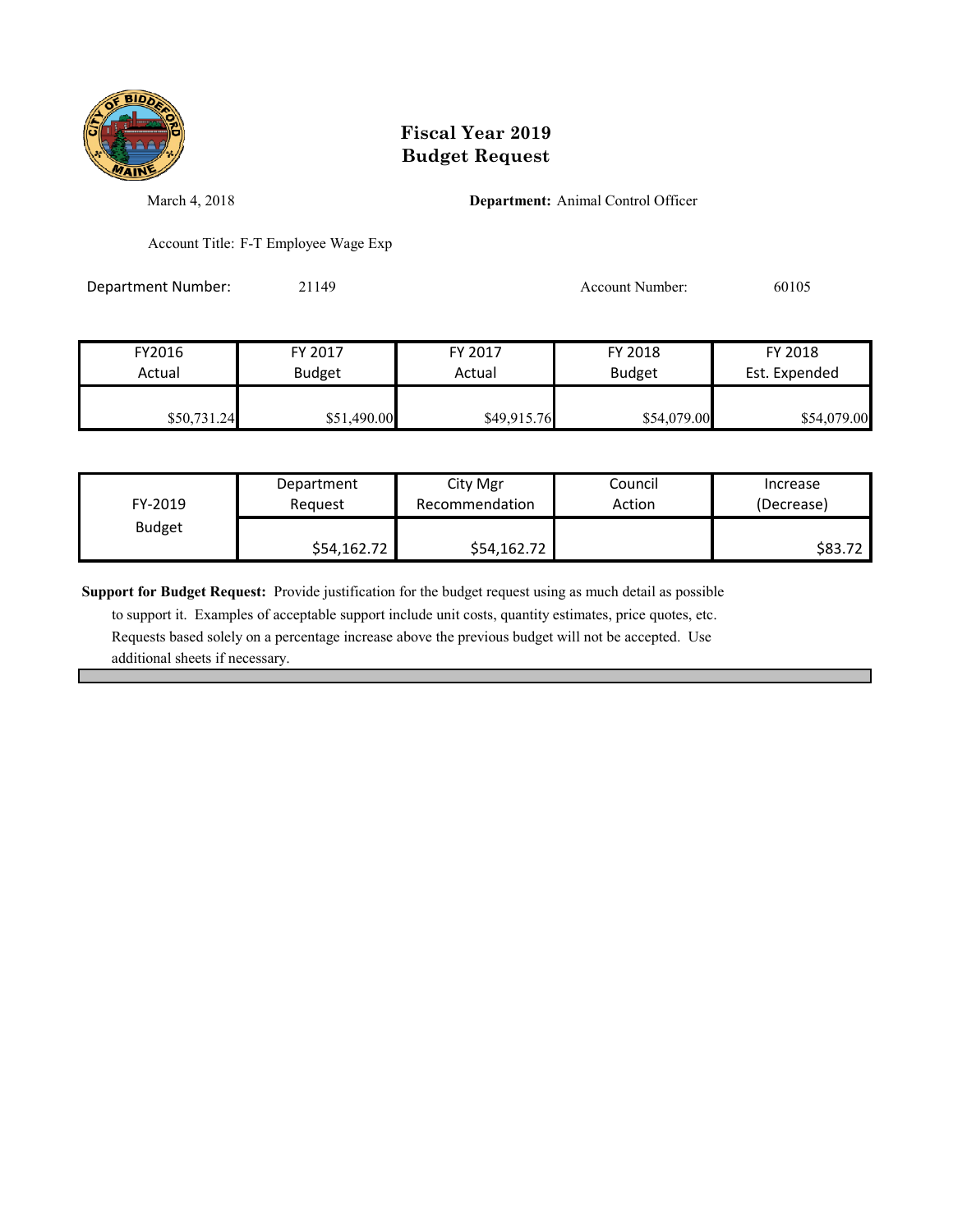

March 4, 2018 **Department:** Animal Control Officer

Account Title: Overtime Wage Expense

Department Number: 21149 21149 Account Number: 60111

| FY2016   | FY 2017       | FY 2017  | FY 2018       | FY 2018       |
|----------|---------------|----------|---------------|---------------|
| Actual   | <b>Budget</b> | Actual   | <b>Budget</b> | Est. Expended |
| \$836.57 | \$1,000.00    | \$637.20 | \$675.00      | \$1,000.00    |

| FY-2019       | Department | City Mgr       | Council | Increase   |
|---------------|------------|----------------|---------|------------|
|               | Reauest    | Recommendation | Action  | (Decrease) |
| <b>Budget</b> | \$1,000.00 | \$1,000.00     |         | \$325.00   |

**Support for Budget Request:** Provide justification for the budget request using as much detail as possible to support it. Examples of acceptable support include unit costs, quantity estimates, price quotes, etc. Requests based solely on a percentage increase above the previous budget will not be accepted. Use additional sheets if necessary.

FY18 STARTED IN ORG 21179 - NO LONGER IN INDIVIDUAL DEPARTMENTS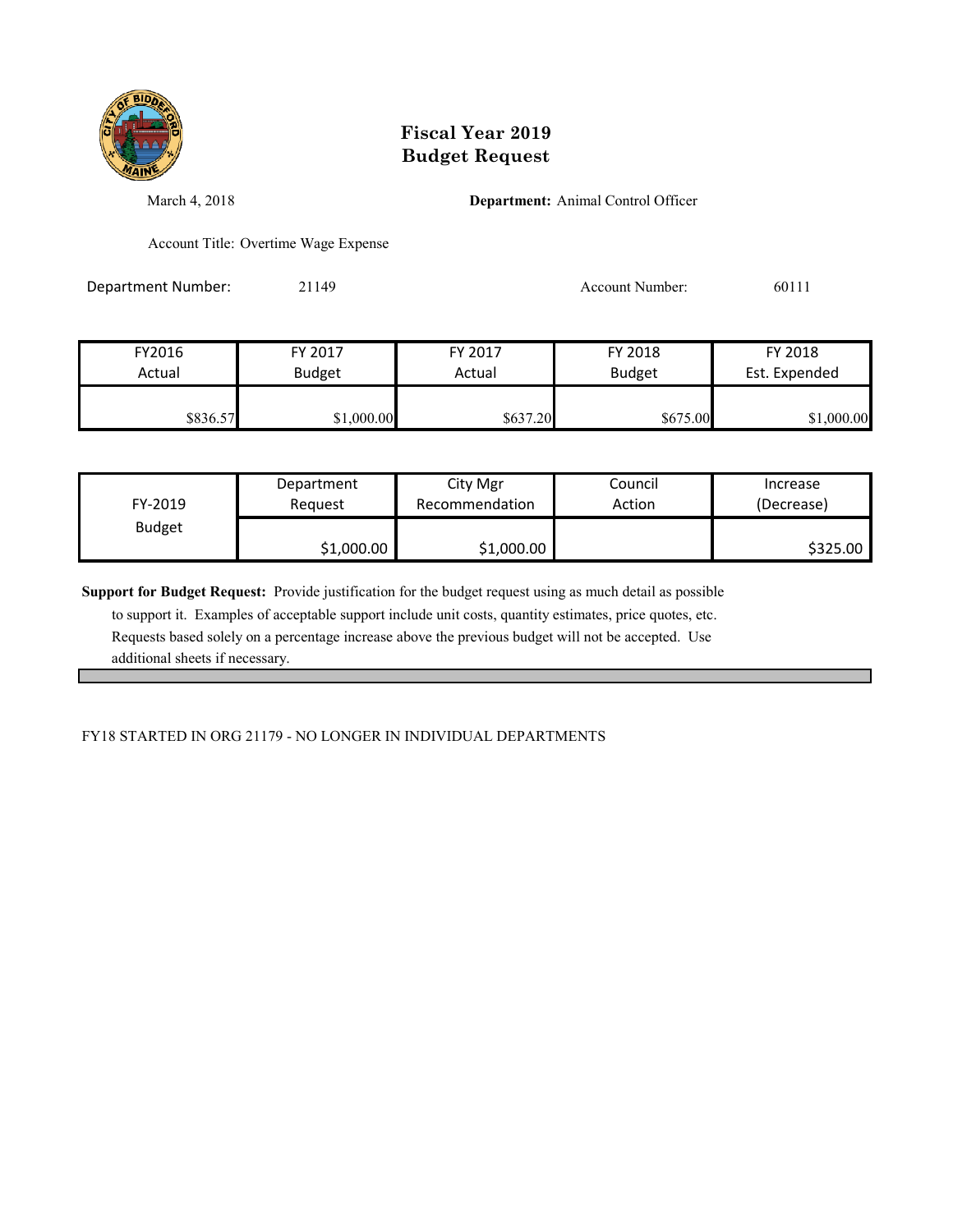

March 4, 2018 **Department:** Animal Control Officer

Account Title: Clothing/Uniforms Expense

Department Number: 21149 21149 Account Number: 60230

| FY2016   | FY 2017       | FY 2017  | FY 2018       | FY 2018       |
|----------|---------------|----------|---------------|---------------|
| Actual   | <b>Budget</b> | Actual   | <b>Budget</b> | Est. Expended |
|          |               |          |               |               |
| \$429.65 | \$500.00      | \$664.80 | \$500.00      | \$500.00      |

| FY-2019       | Department | City Mgr       | Council | Increase   |
|---------------|------------|----------------|---------|------------|
|               | Reauest    | Recommendation | Action  | (Decrease) |
| <b>Budget</b> | \$500.00   | \$500.00       |         | \$0.00∣    |

**Support for Budget Request:** Provide justification for the budget request using as much detail as possible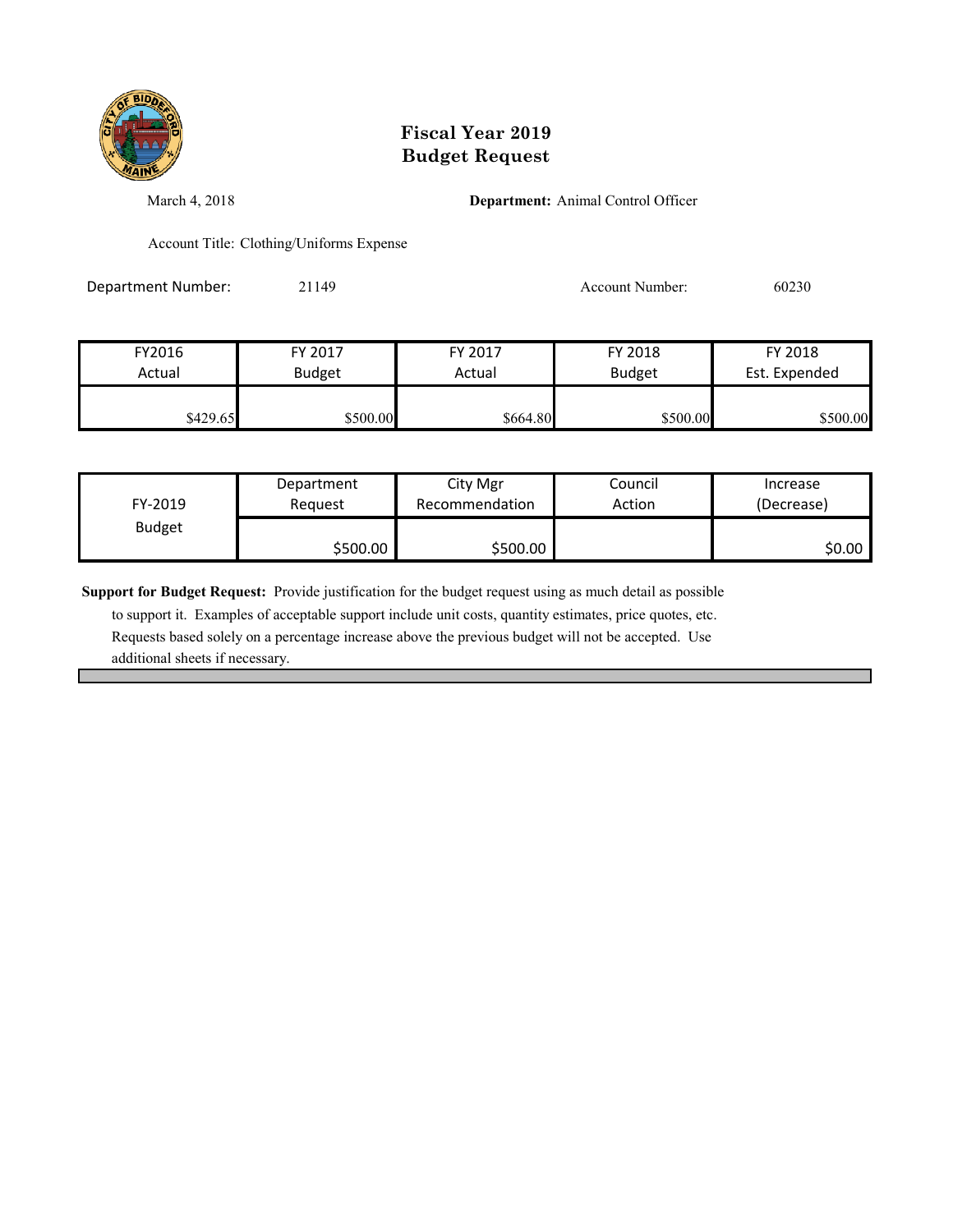

March 4, 2018 **Department:** Animal Control Officer

Account Title: Service Contracts Expense

Department Number: 21149 21149 Account Number: 60310

| FY2016      | FY 2017       | FY 2017     | FY 2018       | FY 2018       |
|-------------|---------------|-------------|---------------|---------------|
| Actual      | <b>Budget</b> | Actual      | <b>Budget</b> | Est. Expended |
|             |               |             |               |               |
| \$31,330.84 | \$33,500.00   | \$30,635.51 | \$32,500.00   | \$32,500.00   |

| FY-2019       | Department  | City Mgr       | Council | Increase   |
|---------------|-------------|----------------|---------|------------|
|               | Reauest     | Recommendation | Action  | (Decrease) |
| <b>Budget</b> | \$32,500.00 | \$32,500.00    |         | SO.OO I    |

**Support for Budget Request:** Provide justification for the budget request using as much detail as possible

 to support it. Examples of acceptable support include unit costs, quantity estimates, price quotes, etc. Requests based solely on a percentage increase above the previous budget will not be accepted. Use additional sheets if necessary.

Service Contracts with AWS and other agnecies such as Biddeford Animal Hospital, and Emergency unit in Sacorborough.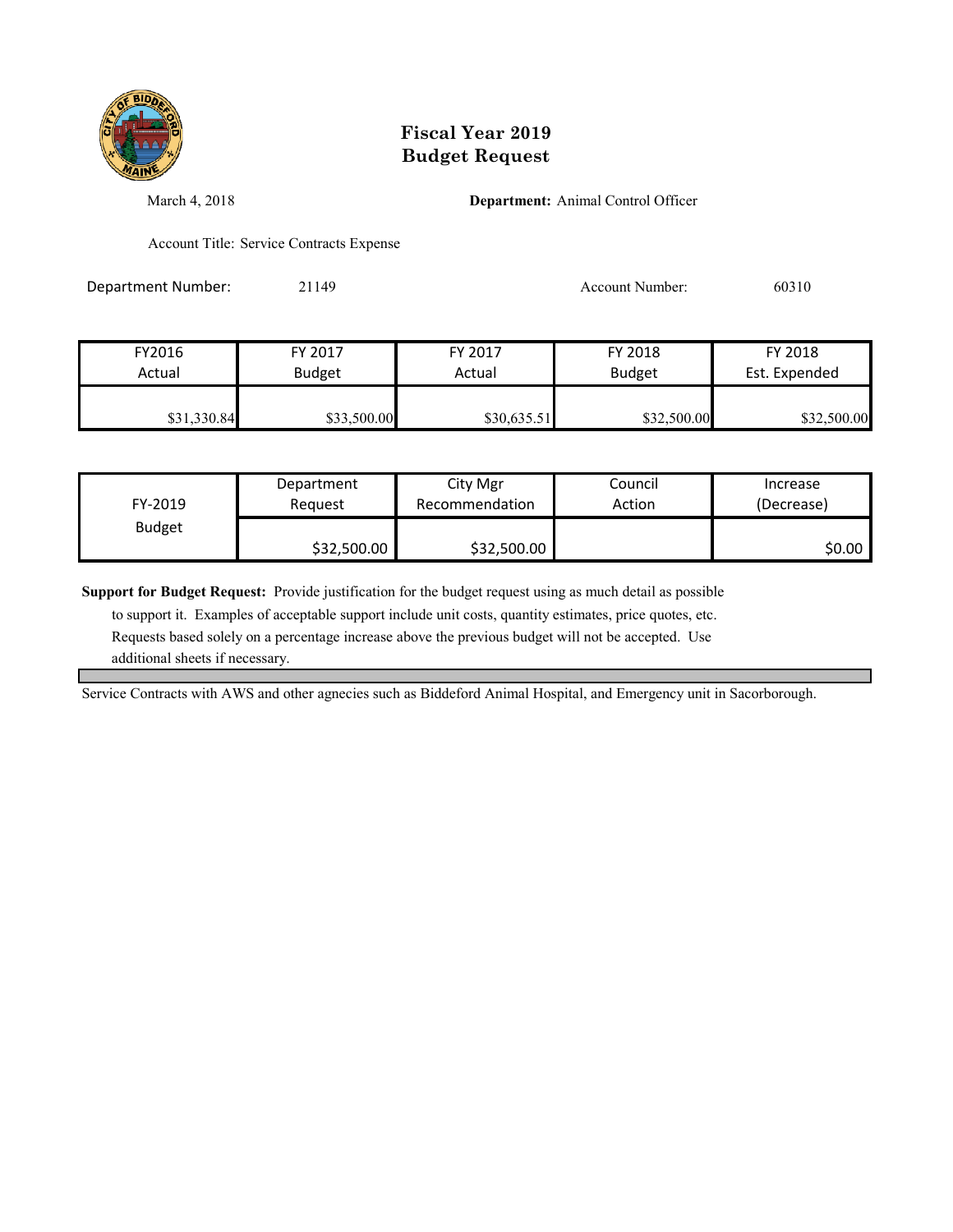

March 4, 2018 **Department:** Animal Control Officer

Account Title: Phone/Celular/Paging Exp

Department Number: 21149 21149 Account Number: 60402

| FY2016   | FY 2017       | FY 2017  | FY 2018       | FY 2018       |
|----------|---------------|----------|---------------|---------------|
| Actual   | <b>Budget</b> | Actual   | <b>Budget</b> | Est. Expended |
|          |               |          |               |               |
| \$239.45 | \$300.00      | \$225.56 | \$275.00      | \$720.00      |

| FY-2019       | Department | City Mgr       | Council | Increase   |
|---------------|------------|----------------|---------|------------|
|               | Reauest    | Recommendation | Action  | (Decrease) |
| <b>Budget</b> | \$720.00   | \$720.00       |         | \$445.00   |

**Support for Budget Request:** Provide justification for the budget request using as much detail as possible

 to support it. Examples of acceptable support include unit costs, quantity estimates, price quotes, etc. Requests based solely on a percentage increase above the previous budget will not be accepted. Use additional sheets if necessary.

Monthly cell phone bill at \$60 per month.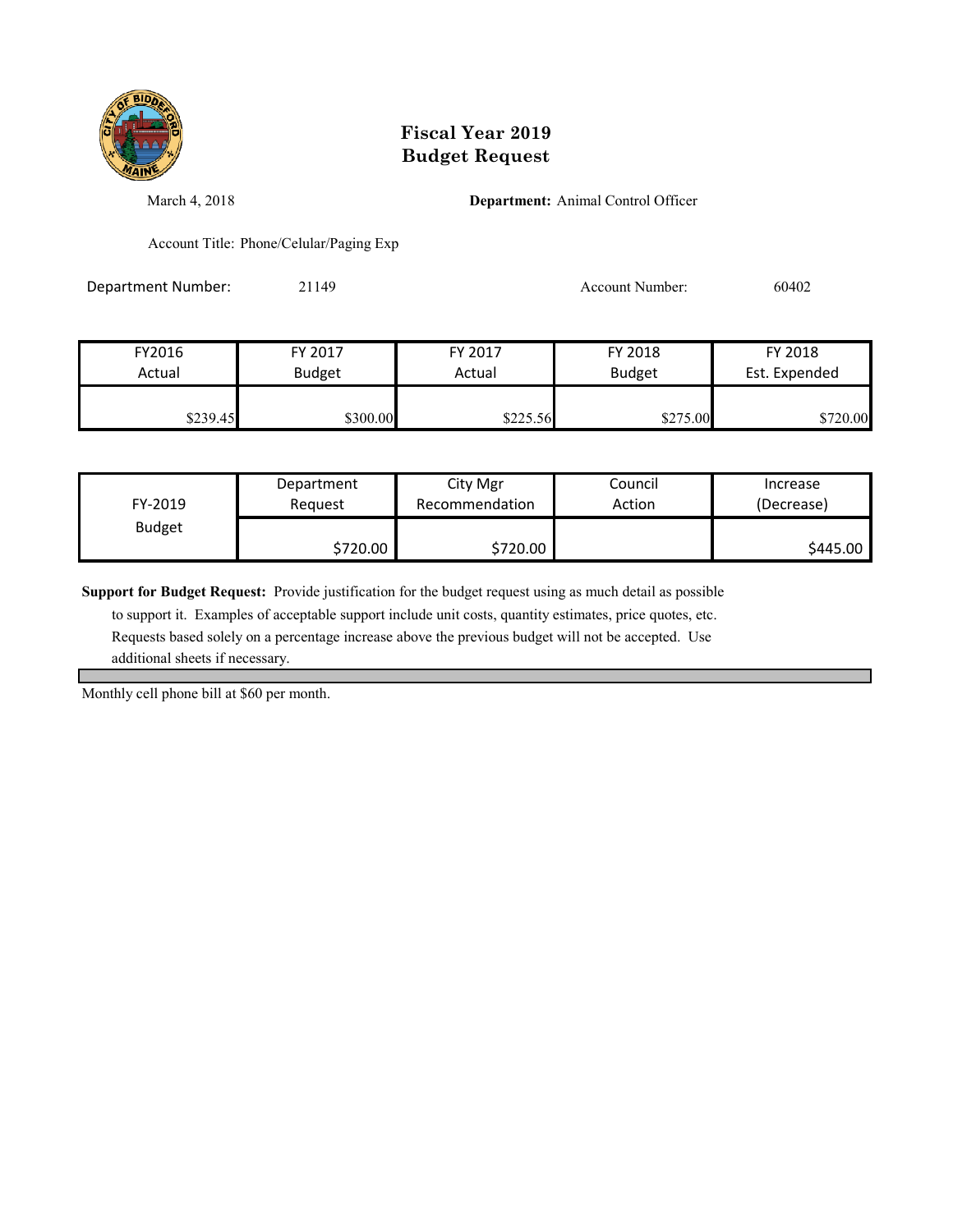

March 4, 2018 **Department:** Animal Control Officer

Account Title: Gasoline Expense

Department Number: 21149 21149 Account Number: 60411

| FY2016     | FY 2017       | FY 2017    | FY 2018                        | FY 2018  |
|------------|---------------|------------|--------------------------------|----------|
| Actual     | <b>Budget</b> | Actual     | Est. Expended<br><b>Budget</b> |          |
|            |               |            |                                |          |
| \$1,660.43 | \$905.00      | \$1,195.28 | \$900.00                       | \$900.00 |

| FY-2019       | Department | City Mgr       | Council | Increase   |
|---------------|------------|----------------|---------|------------|
|               | Request    | Recommendation | Action  | (Decrease) |
| <b>Budget</b> | \$900.00   | \$900.00       |         | \$0.00     |

**Support for Budget Request:** Provide justification for the budget request using as much detail as possible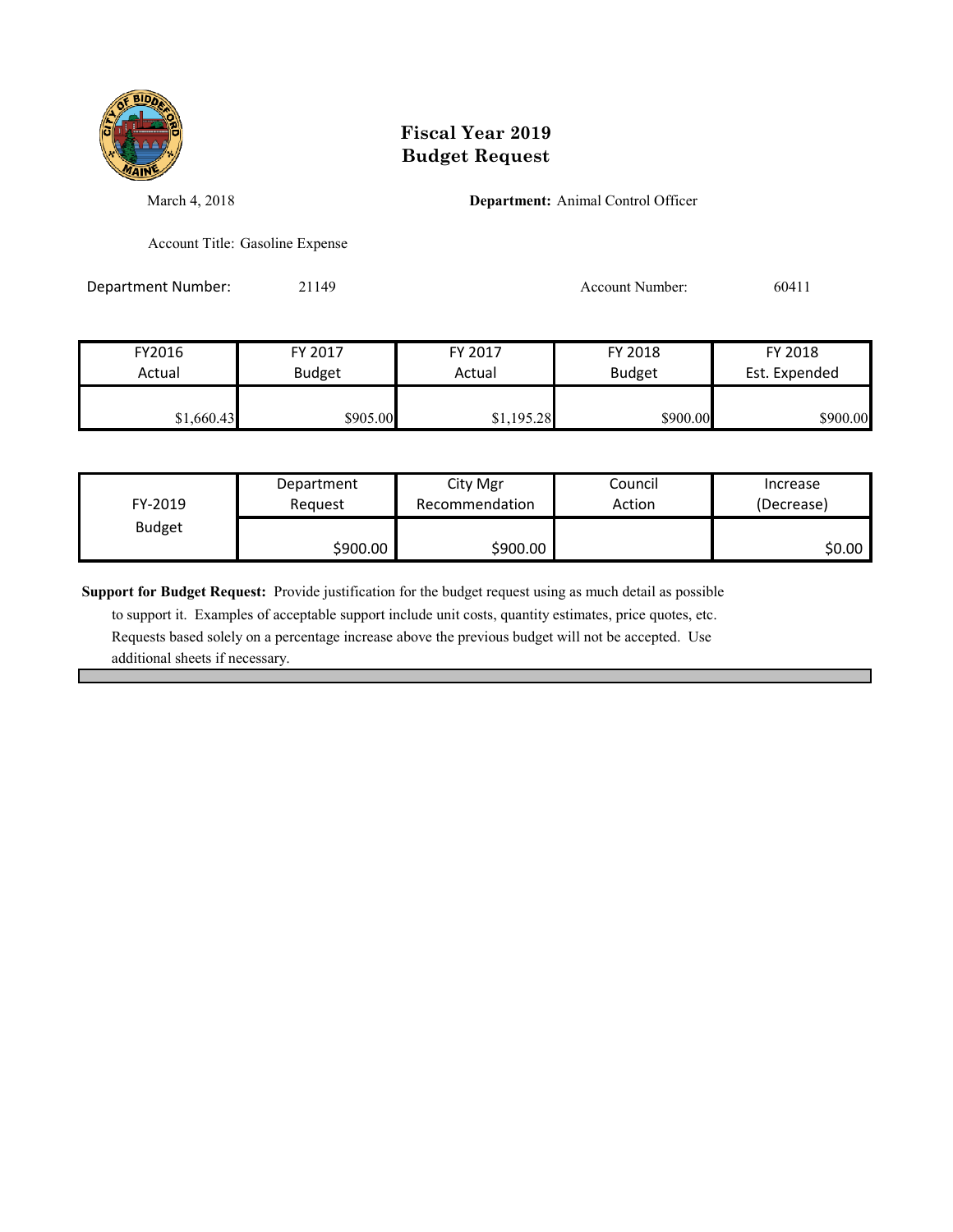

March 4, 2018 **Department:** Animal Control Officer

Account Title: Vehicle Repair/Tires/Oil Exp

| <b>Department Number:</b> | 21149 | Account Number: | 60453 |
|---------------------------|-------|-----------------|-------|
|                           |       |                 |       |

| FY2016 | FY 2017  | FY 2018<br>FY 2017      |          | FY 2018       |
|--------|----------|-------------------------|----------|---------------|
| Actual | Budget   | <b>Budget</b><br>Actual |          | Est. Expended |
|        |          |                         |          |               |
| \$0.00 | \$350.00 | \$0.00                  | \$350.00 | \$350.00      |

| FY-2019       | Department | City Mgr       | Council | Increase   |
|---------------|------------|----------------|---------|------------|
|               | Reguest    | Recommendation | Action  | (Decrease) |
| <b>Budget</b> | \$350.00   | \$350.00       |         | \$0.00     |

**Support for Budget Request:** Provide justification for the budget request using as much detail as possible